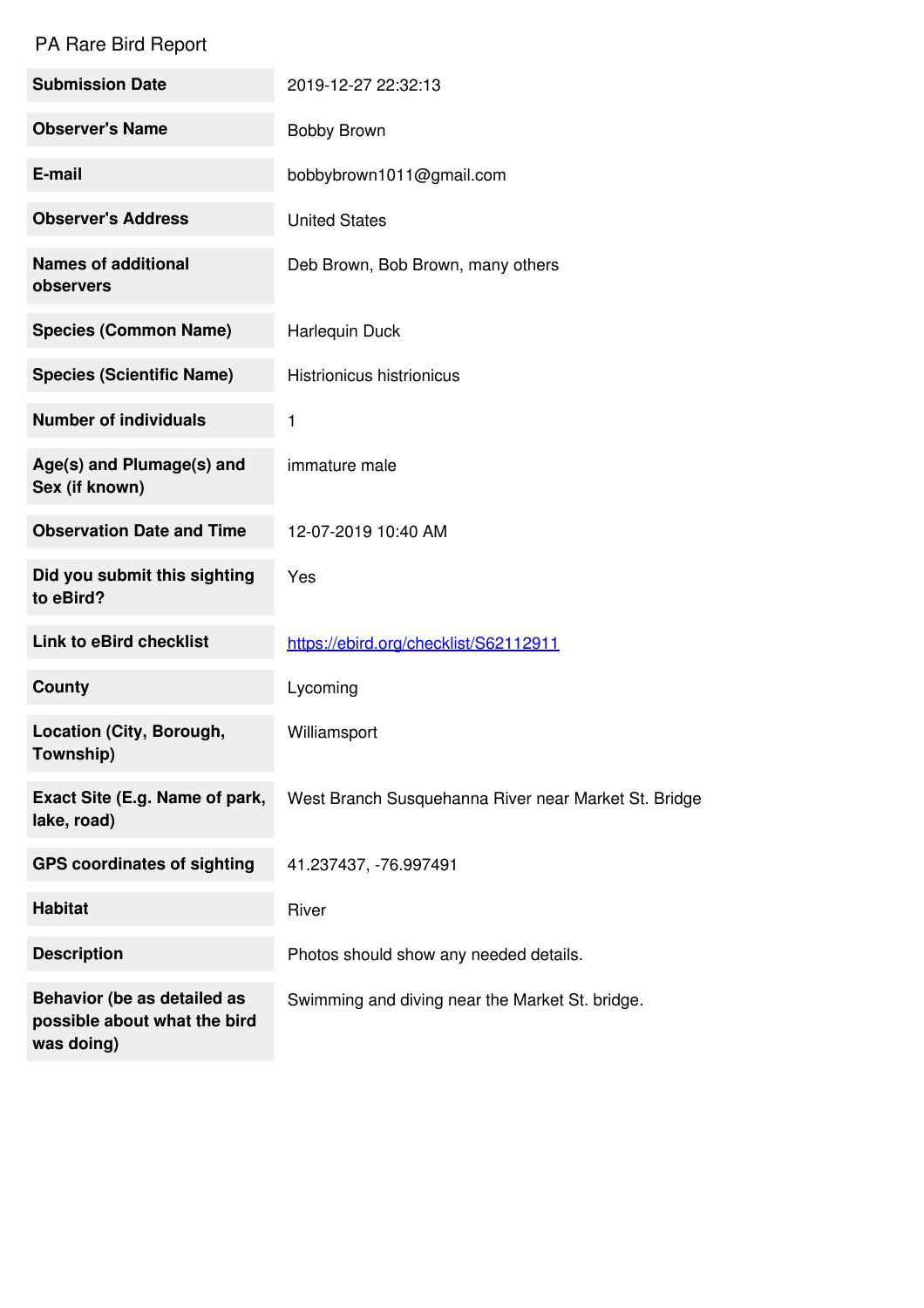| Discussion - anything else<br>relevant to the observation<br>that will aid the committee in<br>evaluating it: | This is probably the same bird that was on Lycoming Creek through 11/30, but I<br>figured it was worth submitting a second report since there was a gap in<br>sightings for a week and it's a completely different location, where it decided to<br>stay for a while. The two locations are a couple miles apart.<br>The bird is still present as of 12/27 when I am submitting this, and seems to be<br>molting, because the male plumage features have become more obvious.<br>Attached photos were taken on two different visits: 12/7, 12/20. |
|---------------------------------------------------------------------------------------------------------------|---------------------------------------------------------------------------------------------------------------------------------------------------------------------------------------------------------------------------------------------------------------------------------------------------------------------------------------------------------------------------------------------------------------------------------------------------------------------------------------------------------------------------------------------------|
| Are you positive of your<br>identification ? (Why or why<br>not)                                              | Yes, it was well-seen by a lot of birders, and well-photographed.                                                                                                                                                                                                                                                                                                                                                                                                                                                                                 |
| <b>Supporting evidence (check</b>                                                                             | Photograph                                                                                                                                                                                                                                                                                                                                                                                                                                                                                                                                        |

**Upload images, audio, video or drawings**



[hadu1-12-20-19.JPG](https://www.jotform.com/uploads/porcforms/22068006649151/4533131312812472651/hadu1-12-20-19.JPG)

**all that apply)**



[hadu2-12-20-19.JPG](https://www.jotform.com/uploads/porcforms/22068006649151/4533131312812472651/hadu2-12-20-19.JPG)



[hadu3-12-20-19.JPG](https://www.jotform.com/uploads/porcforms/22068006649151/4533131312812472651/hadu3-12-20-19.JPG)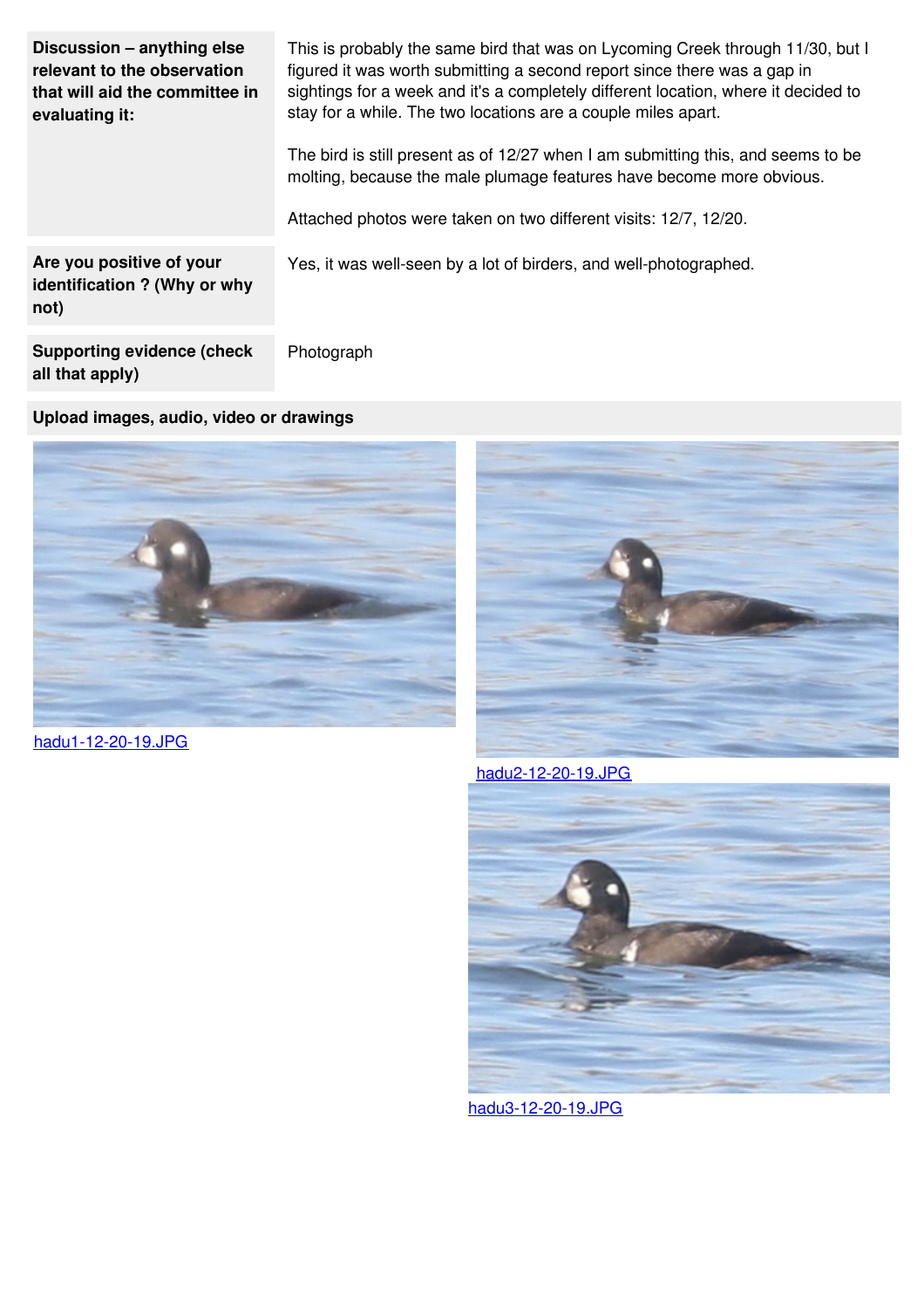

[hadu4-12-20-19.JPG](https://www.jotform.com/uploads/porcforms/22068006649151/4533131312812472651/hadu4-12-20-19.JPG)



[hadu4.JPG](https://www.jotform.com/uploads/porcforms/22068006649151/4533131312812472651/hadu4.JPG)



[hadu5-12-20-19.JPG](https://www.jotform.com/uploads/porcforms/22068006649151/4533131312812472651/hadu5-12-20-19.JPG)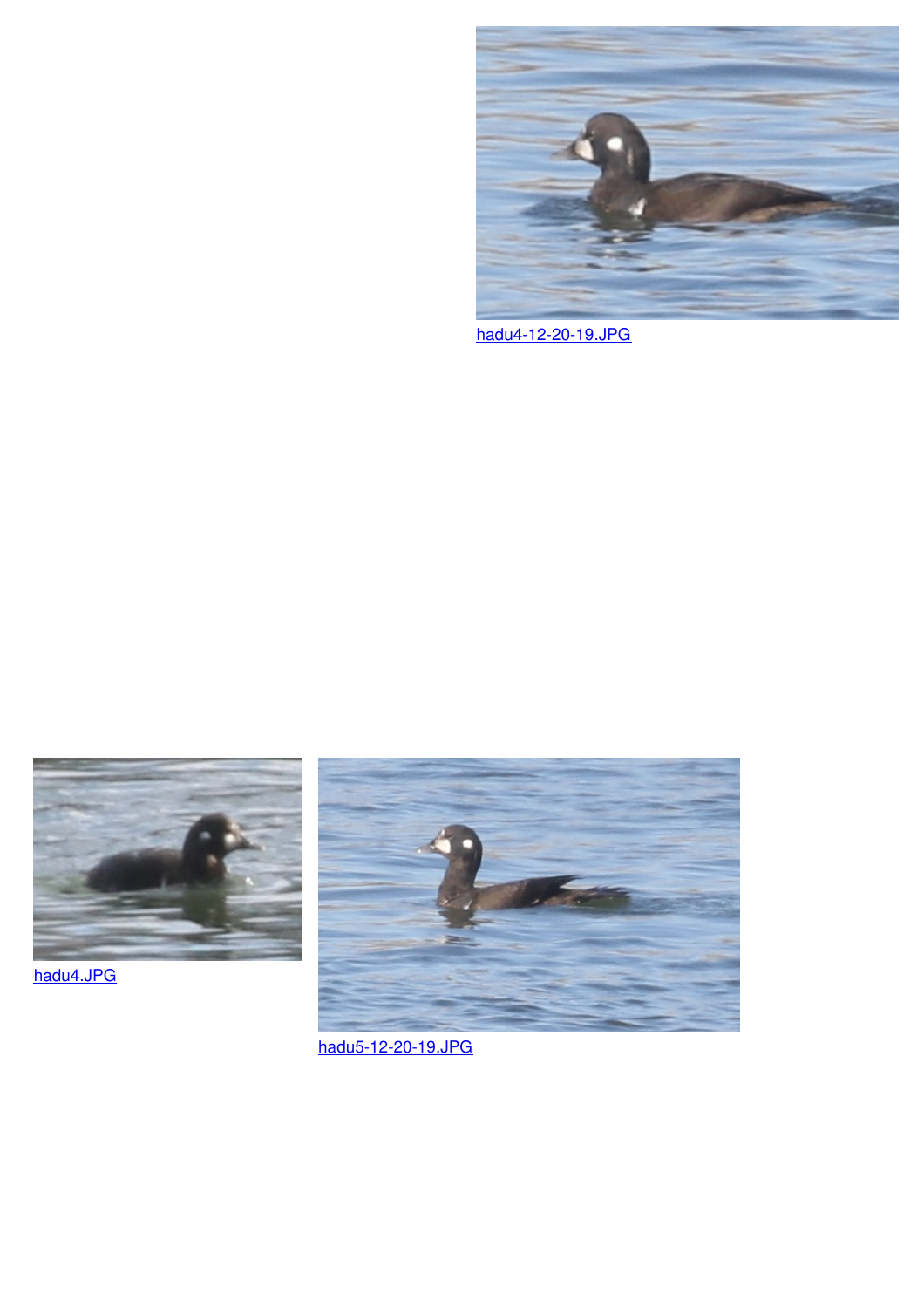

[hadu6-12-20-19.JPG](https://www.jotform.com/uploads/porcforms/22068006649151/4533131312812472651/hadu6-12-20-19.JPG)





[hadu6.JPG](https://www.jotform.com/uploads/porcforms/22068006649151/4533131312812472651/hadu6.JPG)

[hadu7-12-20-19.JPG](https://www.jotform.com/uploads/porcforms/22068006649151/4533131312812472651/hadu7-12-20-19.JPG)



[hadu7.JPG](https://www.jotform.com/uploads/porcforms/22068006649151/4533131312812472651/hadu7.JPG)